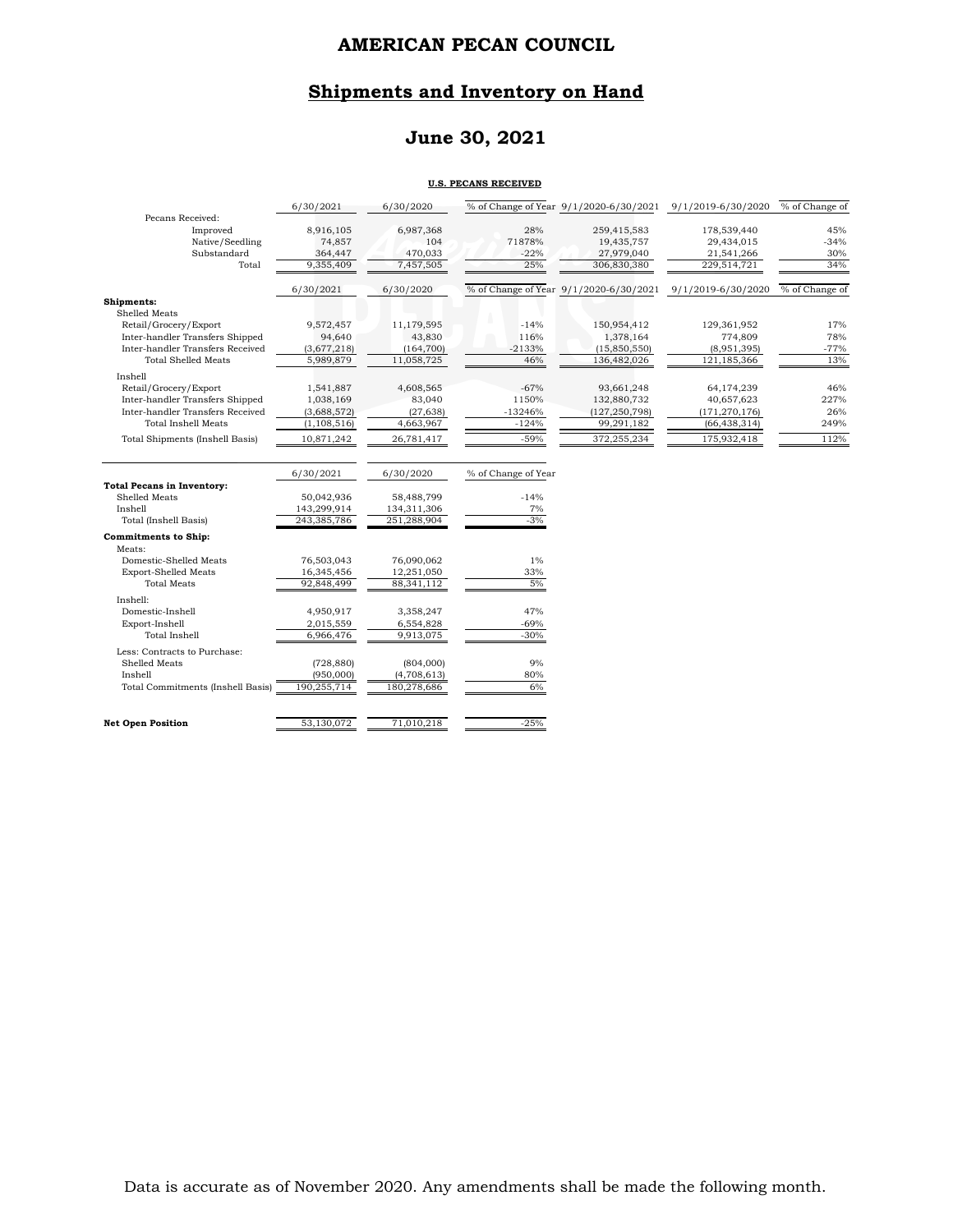#### **Mexico Exports and Foreign Purchases**

### **June 30, 2021**

#### **INSHELL PECANS EXPORTED TO MEXICO FOR SHELLING AND RETURNED TO**

|                                                            | U.S. AS SHELLED MEATS |           |                    |                    |                             |
|------------------------------------------------------------|-----------------------|-----------|--------------------|--------------------|-----------------------------|
| Inshell Exported for Shelling:                             | 6/30/2021             | 6/30/2020 | 9/1/2020-6/30/2021 | 9/1/2019-6/30/2020 | % of Change of Year to Date |
| Mexico                                                     | 899,605               |           | 13,086,857         | 10,524,756         | 24%                         |
| Total Inshell Exported for Shelling                        |                       |           |                    |                    |                             |
| Shelled Meats - Produced in U.S. Inshell Returned to U.S.: |                       |           |                    |                    |                             |
| Mexico                                                     | 1,650,090             |           | 7,256,228          | 4,250,754          | 71%                         |
| PECANS PURCHASED OUTSIDE THE U.S. BY U.S. HANDLERS         |                       |           |                    |                    |                             |
|                                                            | 6/30/2021             | 6/30/2020 | 9/1/2020-6/30/2021 | 9/1/2019-6/30/2020 | % of Change of Year to Date |
| Shelled Meats:                                             |                       |           |                    |                    |                             |
| Country of Origin:                                         |                       |           |                    |                    |                             |
| Australia                                                  | 26,350                | $-0-$     | 327,470            | 177,810            | 84%                         |
| Mexico                                                     | 185,460               | 1,184,463 | 6,799,550          | 12,041,713         | $-44%$                      |
| <b>Total Shelled Meats</b>                                 | 211,810               | 1,184,463 | 7,127,020          | 12,041,713         | $-44%$                      |
| Inshell:                                                   |                       |           |                    |                    |                             |
| Country of Origin:                                         |                       |           |                    |                    |                             |
| Argentina                                                  | $-0-$                 | $-0-$     | 2,614,677          | 47,641             | 5388%                       |
| Mexico                                                     |                       | $-0-$     | 25,813,710         | 56,361,347         | $-54%$                      |
| South Africa                                               | 440,925               |           | 440,925            |                    | 100%                        |
| Total Inshell                                              | 440,925               |           | 28,869,312         | 56,408,988         | $-49%$                      |
| Total (Inshell Basis)                                      |                       |           |                    |                    |                             |
| Argentina                                                  | $-0-$                 | $-0-$     | 2,614,677          | 47,641             | 5388%                       |
| Australia                                                  | 52,700                | $-0-$     | 549.922            | 355.620            | 55%                         |
| Mexico                                                     | 370,920               | 2,368,926 | 35,298,089         | 80,444,773         | $-56%$                      |
| South Africa                                               | 440,925               |           | 440,925            |                    | 100%                        |
| Total (Inshell Basis)                                      | 864,545               | 2,368,926 | 43.123.352         | 80,848,034         | $-47%$                      |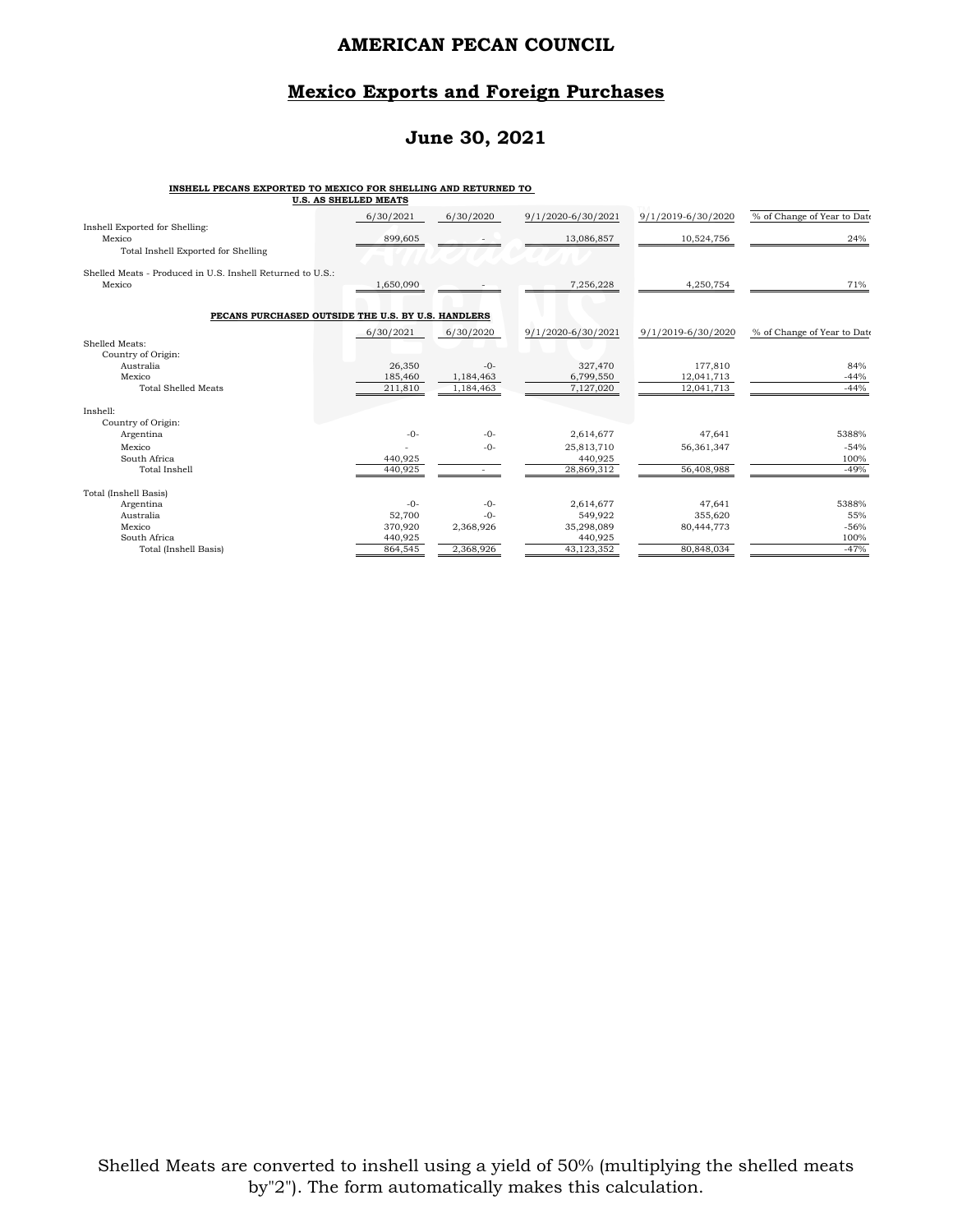## **Destination Report**

# **June 30, 2021**

| World Region |                     |           |                    |           |                    |           |                    |           |                       |                    |                          |
|--------------|---------------------|-----------|--------------------|-----------|--------------------|-----------|--------------------|-----------|-----------------------|--------------------|--------------------------|
| Destination  |                     |           | Shelled            |           | Inshell            |           | Sub-Standard       |           | Total (Inshell Basis) |                    |                          |
|              |                     | 6/30/2021 | $9/1/20 - 6/30/21$ | 6/30/2021 | $9/1/20 - 6/30/21$ | 6/30/2021 | $9/1/20 - 6/30/21$ | 6/30/2021 | 6/30/2020             | $9/1/20 - 6/30/21$ | $9/1/19 - 6/30/20$       |
| Africa       |                     |           |                    |           |                    |           |                    |           |                       |                    |                          |
| Algeria      |                     | $-0-$     | $-0-$              | $-0-$     | $-0-$              | $-0-$     | $-0-$              | $-0-$     | $-0-$                 | $-0-$              |                          |
| Egypt        |                     | 4,500     | 28,500             | $-0-$     | $-0-$              | $-0-$     | $-0-$              | 9,000     | $-0-$                 | 57,000             | 172,440                  |
| Morocco      |                     | $-0-$     | $-0-$              | $-0-$     | 45,629             | $-0-$     | $-0-$              | $-0-$     | $-0-$                 | 45,629             | $\overline{\phantom{a}}$ |
|              | <b>Total Africa</b> | 4,500     | 28,500             | $-0-$     | 45,629             | $-0-$     | $-0-$              | 9,000     | $-0-$                 | 102,629            | 172,440                  |
| Asia         |                     |           |                    |           |                    |           |                    |           |                       |                    |                          |
| China        |                     | 52,200    | 290,828            | 744,247   | 35,391,114         | $-0-$     | $-0-$              | 848,647   | $-0-$                 | 35,972,770         | 16,566,366               |
| Hong Kong    |                     | $-0-$     | 11,712             | $-0-$     | 442,295            | $-0-$     | $-0-$              | $-0-$     | 2,226                 | 465,719            | 3,733,924                |
| India        |                     | $-0-$     | 74,760             | -0-       | $-()$ -            | $-0-$     | $-0-$              | $-0-$     | $-0-$                 | 149,520            | 43,440                   |
| Japan        |                     | 46,500    | 455,610            | $-0-$     | $-0-$              | $-0-$     | $-0-$              | 93,000    | 97,200                | 911,220            | 879,600                  |
| Kuwait       |                     | 21,600    | 83,640             | $-0-$     | $-0-$              | $-0-$     | $-0-$              | 43,200    | $-0-$                 | 167,280            | 293,400                  |
| Malaysia     |                     | -0-       | 54,000             | $-0-$     | $-0-$              | $-0-$     | $-0-$              | $-0-$     | $-0-$                 | 108,000            | 66,000                   |
| North Korea  |                     | -0-       | 179,700            | $-0-$     | $-0-$              | $-0-$     | $-0-$              | -0-       | $-0-$                 | 359,400            |                          |
| Philippines  |                     | $-0-$     | 3,360              | $-0-$     | $-0-$              | $-0-$     | $-0-$              | $-0-$     | -0-                   | 6,720              | 13,440                   |
| Qatar        |                     | $-0-$     | 37,200             | $-0-$     | $-0-$              | $-0-$     | $-0-$              | $-0-$     | $-0-$                 | 74,400             | 33,180                   |
| Singapore    |                     | 18,000    | 61,500             | $-0-$     | $-0-$              | $-0-$     | $-0-$              | 36,000    | 6,720                 | 123,000            | 56,520                   |
| South Korea  |                     | 210,300   | 1,706,100          | $-0-$     | $-0-$              | $-0-$     | $-0-$              | 420,600   | 162,000               | 3,412,200          | 2,470,200                |
| Thailand     |                     | $-0-$     | 115,200            | $-0-$     | $-0-$              | $-0-$     | $-0-$              | $-0-$     | $-0-$                 | 230,400            | 216,620                  |
| Taiwan       |                     | 22,500    | 332,806            | $-0-$     | $-0-$              | $-0-$     | $-0-$              | 45,000    | 72,000                | 665,612            | 1,774,376                |
| Vietnam      |                     | 165,000   | 412,500            | $-0-$     | $-()$ -            | -0-       | $-0-$              | 330,000   | 81,000                | 825,000            | 567,000                  |
|              | Total Asia          | 536,100   | 3,818,916          | 744,247   | 35,833,409         | -0-       | $-0-$              | 1,816,447 | 421,146               | 43, 471, 241       | 26,714,066               |

World Region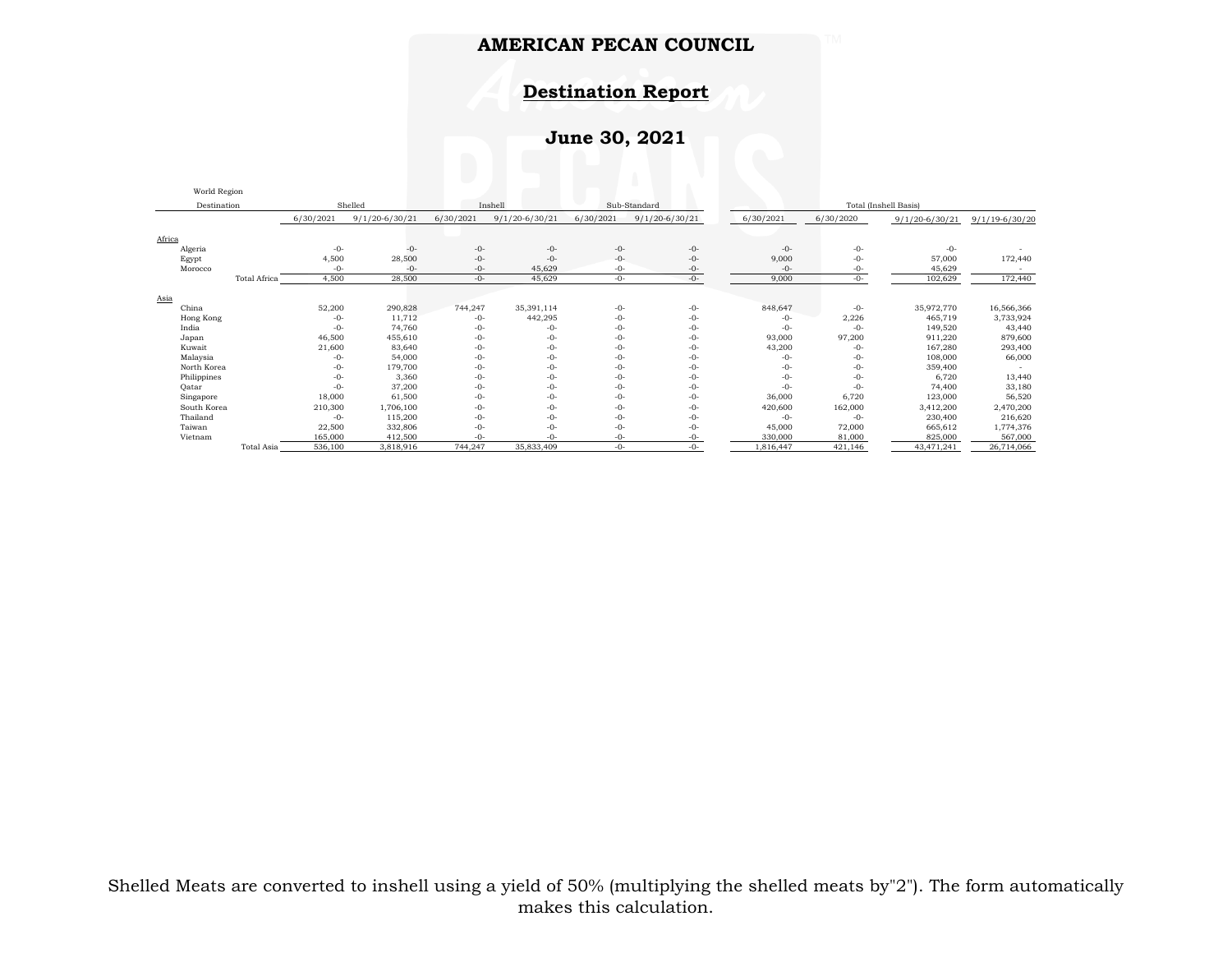### **Destination Report**

# **June 30, 2021**

World Region

| world <i>Keglon</i> |           |                    |           |                    |           |                    |                       |                       |                    |                    |
|---------------------|-----------|--------------------|-----------|--------------------|-----------|--------------------|-----------------------|-----------------------|--------------------|--------------------|
| Destination         |           | Shelled            |           | Inshell            |           | Sub-Standard       | Total (Inshell Basis) |                       |                    |                    |
| World Region        |           |                    |           |                    |           |                    |                       |                       |                    |                    |
| Destination         |           | Shelled            |           | Inshell            |           | Sub-Standard       |                       | Total (Inshell Basis) |                    |                    |
|                     | 6/30/2021 | $9/1/20 - 6/30/21$ | 6/30/2021 | $9/1/20 - 6/30/21$ | 6/30/2021 | $9/1/20 - 6/30/21$ | 6/30/2021             | 6/30/2020             | $9/1/20 - 6/30/21$ | $9/1/19 - 6/30/20$ |
| Australia/Oceania   |           |                    |           |                    |           |                    |                       |                       |                    |                    |
| Australia           | $-0-$     | 2,100              | $-0-$     | $-0-$              | $-0-$     | $-0-$              | $-0-$                 | -0-                   | 4,200              | 133,200            |
| Total Australia     | $-0-$     | 2.100              | $-0-$     | $-0-$              | $-0-$     | $-0-$              | $-0-$                 | $-0-$                 | 4.200              | 133,200            |
| Europe              |           |                    |           |                    |           |                    |                       |                       |                    |                    |
| Austria             | $-0-$     | 48,000             | $-0-$     | -0-                | $-0-$     | $-0-$              | $-0-$                 | $-0-$                 | 96,000             | 96,000             |
| Belgium             | 42,000    | 329,400            | $-0-$     | -0-                | $-0-$     | $-0-$              | 84,000                | 48,000                | 658,800            | 654,000            |
| Czech Republic      | $-0-$     | 136,410            | $-0-$     | $-0-$              | $-0-$     | $-0-$              | $-0-$                 | 48,000                | 272,820            | 130,800            |
| Denmark             | 34,200    | 339,420            | $-0-$     | $-()$ -            | $-0-$     | $-0-$              | 68,400                | 120                   | 678,840            | 971,100            |
| France              | 276,360   | 1,565,490          | $-0-$     | -0-                | $-0-$     | $-0-$              | 552,720               | 248,880               | 3,130,980          | 3,025,748          |
| Germany             | 823,500   | 4,477,170          | $-0-$     | -0-                | $-0-$     | $-0-$              | 1,647,000             | 1,482,600             | 8,954,340          | 10,789,440         |
| Greece              | $-()$ -   | 196,200            | $-0-$     | $-()$ -            | $-0-$     | $-()$ -            | $-0-$                 | $-0-$                 | 392,400            | 219,000            |
| Ireland             | $-0-$     | 51,690             | $-0-$     | -0-                | $-0-$     | $-0-$              | $-()$ -               | 12,000                | 103,380            | 111,120            |
| Italy               | 123,000   | 500,550            | $-0-$     | -0-                | $-0-$     | $-0-$              | 246,000               | $-0-$                 | 1,001,100          | 730,440            |
| Latvia              | $-0-$     | 22,200             | $-0-$     | $-0-$              | $-0-$     | $-0-$              | $-0-$                 | $-0-$                 | 44,400             | 32,220             |
| Lithuania           | 42,000    | 420,000            | $-0-$     | -0-                | $-0-$     | $-0-$              | 84,000                | 84,000                | 840,000            | 847,140            |
| Netherlands         | 262,230   | 3,677,460          | $-0-$     | -0-                | $-0-$     | $-0-$              | 524,460               | 638,400               | 7,354,920          | 6,746,160          |
| Norway              | $-0-$     | 56,100             | $-0-$     | -0-                | $-0-$     | $-0-$              | $-0-$                 | $-0-$                 | 112,200            | 117,600            |
| Poland              | 71,610    | 121,110            | $-0-$     | -0-                | $-0-$     | $-0-$              | 143,220               | $-0-$                 | 242,220            | 50,000             |
| Portugal            | $-0-$     | $-0-$              | $-0-$     | -0-                | $-0-$     | $-0-$              | $-0-$                 | $-0-$                 | $-0-$              |                    |
| Russia              | $-0-$     | $-0-$              | $-0-$     | $-0-$              | $-0-$     | $-0-$              | $-0-$                 | $-0-$                 | $-0-$              |                    |
| Slovenia            | 10,500    | 21,600             | $-0-$     | -0-                | $-0-$     | $-0-$              | 21,000                | $-0-$                 | 43,200             | 25,200             |
| Spain               | 86,670    | 664,140            | $-0-$     | -0-                | $-0-$     | $-0-$              | 173,340               | 280,020               | 1,328,280          | 2,120,220          |
| Sweden              | 22,500    | 263,040            | $-0-$     | -0-                | $-0-$     | $-0-$              | 45,000                | 10,800                | 526,080            | 449,100            |
| Switzerland         | 42,000    | 439,320            | $-0-$     | -0-                | $-()$ -   | $-()$              | 84,000                | 122,160               | 878,640            | 1,098,720          |
| United Kingdom      | 394,710   | 3,622,290          | $-0-$     | -0-                | $-0-$     | -0-                | 789,420               | 721,620               | 7,244,580          | 5,171,172          |
| <b>Total Europe</b> | 2,231,280 | 16,951,590         | $-()$ -   | $-0-$              | $-()$ -   | $-()$ -            | 4,462,560             | 3.696.600             | 33.903.180         | 33,385,180         |